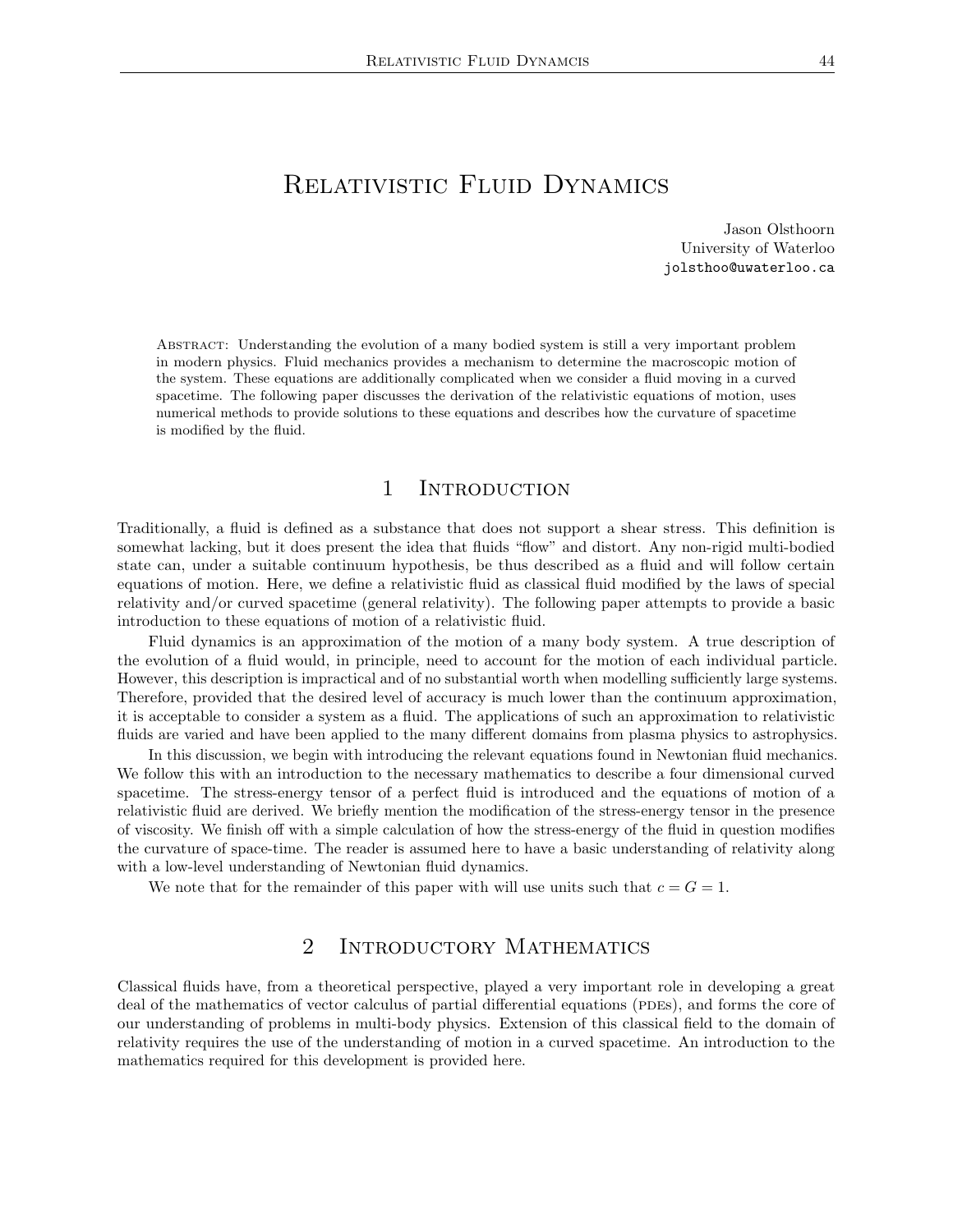#### 2.1 CLASSICAL FLUIDS

Determining solutions to the classical equations of motion of a fluid is still a very active area of research. If we just consider a Newtonian fluid (water and air are both good examples of this type), the strain tensor can be written as

$$
e_{ij} = \frac{1}{2} \left( \frac{\partial u_i}{\partial x^j} - \frac{\partial u_j}{\partial x^i} \right),\,
$$

where  $u^j$ ,  $x^j$  are the j<sup>th</sup> components of the fluid velocity and coordinate vectors. For the remainder of this paper, we will employed the Einstein summation convection  $x^j x_j = \sum_j x^j x_j$  over the range of the indices.

In this domain, there are still four basic equations to satisfy

1. Continuity equation. This equation is derived through the hypothesis of conservation of mass. In its typical form, it can be written down as

$$
\frac{D\rho}{Dt} + \rho \nabla \cdot \mathbf{u} = 0,
$$

where  $\frac{D}{Dt} = \frac{\partial}{\partial t} + u_j \frac{\partial}{\partial x^j}$  called the material derivative, and  $\rho$  the density of the fluid.

2. Momentum equation. The fluid must also conserve momentum. We ensure this by requiring that

$$
\frac{Du_j}{Dt} = \frac{\partial T_{ij}}{\partial x_j} - \rho g_j
$$
  
\n
$$
T_{ij} = -P\delta_{ij} + 2\mu e_{ij} + \lambda e_{mm}\delta_{ij},
$$

where  $T_{ij}$  is the stress tensor, P is the pressure,  $g_j$  is the constant gravitational acceleration,  $\delta_{ij}$  is the unity matrix, with  $\mu$  and  $\lambda$  are fluid dependent scalars. If **u** is incompressible, ( $\nabla \cdot$ **u** = 0) these equations reduce to the Navier-Stokes Equations.

3. Equation of state. This equation defines the relation between pressure  $(P)$ , temperature  $(T)$ , and density  $(\rho)$ . This equation can vary depending on the fluid in question. For an ideal gas it can be written

$$
P = \rho RT
$$

with constant R.

4. Temperature/Energy equation. This final equation is needed to deal with the thermodynamic effects within the medium. If we consider the heat flux vector  $q_i$  at any given point, we need to solve for internal energy e

$$
\rho \frac{De}{Dt} = -\frac{\partial q_i}{\partial x_i} - P\left(\frac{\partial u_i}{\partial x_i}\right) + \phi
$$

with density  $(\rho)$ , pressure (P), velocity  $(u_i)$ , and viscous dissipation  $(\phi)$ . This equation indicates that the change in energy is due to convergence of heat, volume compression and viscous dissipation.

All this gives us a system of six, non-linear coupled PDEs. These equations have been included to help guide the reader in understanding how the following equations reduce in the Newtonian limit. It is important to realize that these equations have still not been solved and currently represent one of the most challenging problems in applied mathematics. For further details, Kundu [Kun90] has a well written text on classical fluid mechanics.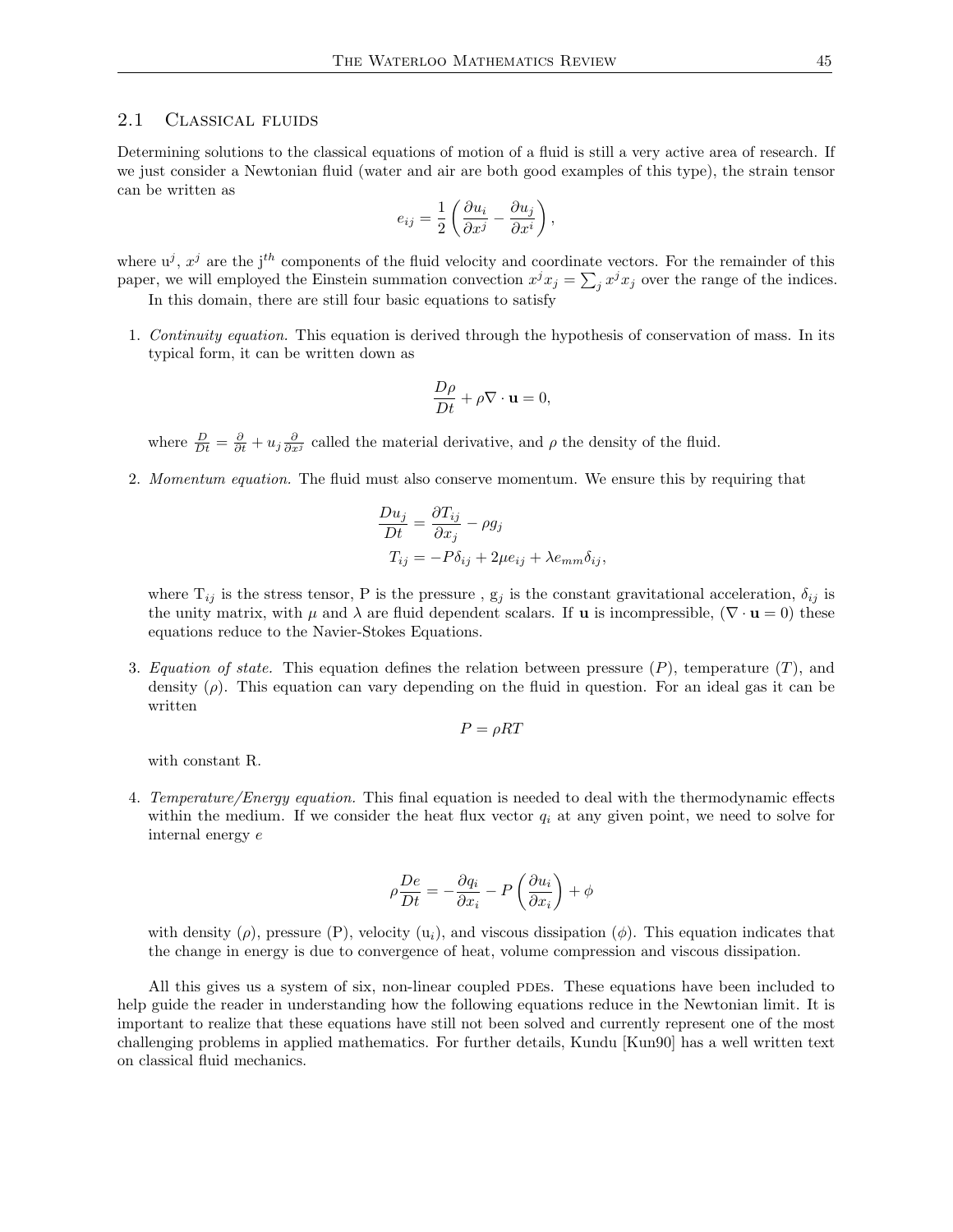### 2.2 CURVED SPACETIME

In order to understand relativistic fluids, if becomes important to develop the mathematical tools to look at curves in a curved spacetime. While the reader is assumed to have a basic knowledge of differential geometry, a brief outline of the some of the mathematics is presented here.

The length of an infinitesimally small line element in 4-space can be found by

$$
ds^2 = g_{\mu\nu} dx^{\mu} dx^{\nu},
$$

where  $\mu, \nu$  run from  $\{0, 1, 2, 3\}$  or, equivalently,  $\{t, x, y, z\}$  in Cartesian spacetime. Note that this line element is invariant of the chosen coordinate system, that is, it is a scalar. Here, the metric  $g_{\mu\nu}$ (of form  $- + + +$ ) serves the role of a weighting function, used in defining the length of a path. In a curved space the placement of the index is very important, and we use the metric  $g_{\mu\nu}$  to raise and lower the indices.

$$
V^{\mu} = g^{\mu\nu} V_{\nu} \qquad \text{or} \qquad V_{\mu} = g_{\mu\nu} V^{\nu}.
$$

Consequently,

$$
V^{\mu} = g^{\mu\nu} g_{\nu\rho} V^{\rho} \qquad \rightarrow \qquad g^{\mu\nu} g_{\nu\rho} = \delta^{\mu}_{\rho}, \tag{2.1}
$$

where  $\delta^{\mu}_{\rho}$  is the Kronecker delta.

The infinitesimal length of a curve  $ds^2$  divides up into three different regimes.

- 1. Timelike. If  $ds^2 < 0$ , the curve is called timelike. Two events are timelike separate if there exists some rest frame, in which both events occur at the same location at different times.
- 2. Null. If  $ds^2 = 0$ , the curve is null. There does not exist a rest frame.
- 3. Spacelike. If  $ds^2 > 0$ , the curve is spacelike. Two events are spacelike separated if there exists some rest frame, in which both events occur at the same time at different locations.

It turns out that all matter travels along timelike curves and light moves along null paths. As such, it is possible to define, for timelike curves, a proper time  $(\tau)$  which is the time measured by an observer in a rest frame.

$$
d\tau^2 = -ds^2.\tag{2.2}
$$

Using this definition, it is possible to define the 4-vector velocity

$$
u^{\mu} = \frac{dx^{\mu}}{d\tau}.
$$

As a quick aside, the purpose of introducing this tensor calculus is to allow for a derivation of physical laws, independent of a particular coordinate system. As such, a tensor will necessarily obey certain transformation laws. We provide here the transformation relation for a vector, with higher order tensors transforming in a consistent manner.

$$
\bar{V}_{\mu} = \frac{\partial x^{\nu}}{\partial \bar{x}^{\mu}} V_{\nu} \quad \text{or} \quad \bar{V}^{\mu} = \frac{\partial \bar{x}^{\mu}}{\partial x^{\nu}} V^{\nu}.
$$

#### 2.2.1 The covariant derivative and the material derivative

It is important to know how to find the derivative at a given point of a vector field. In a flat spacetime, the rate of change of some vector field  $V^{\nu}$  in a particular direction  $x^{\mu}$  can be found simply by taking the partial derivative. However, the derivative is not so easy to define in a curved spacetime. As an example, consider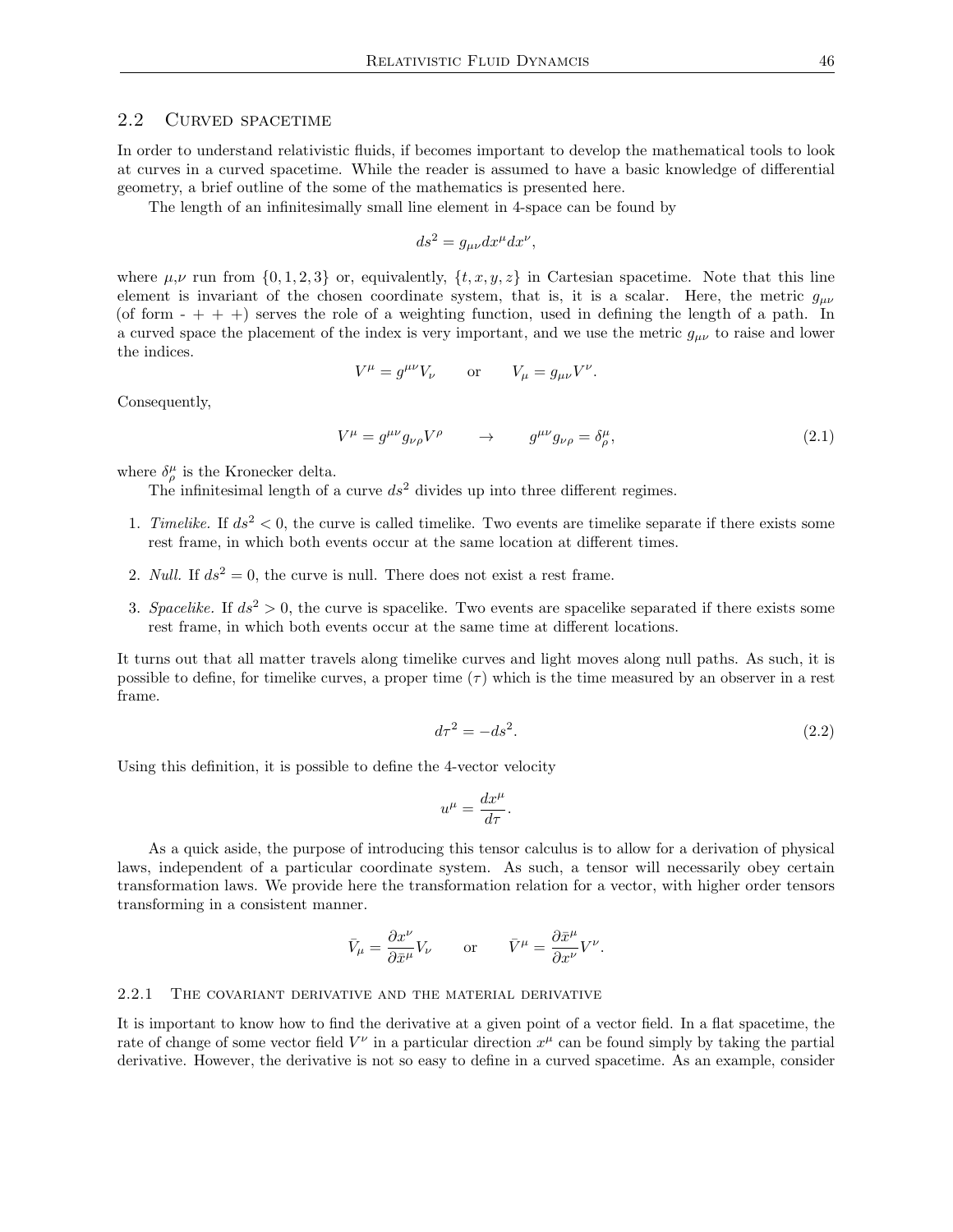the vector  $\mathbf{V} = V^{\mu} \mathbf{e}_{\mu}$  where  $\mathbf{e}_{\mu}$  is some basis vector at a point. In a flat Cartesian coordinate system, the basis vectors are constant, but in a curved spacetime, they are not. We see then that

$$
\partial_{\mu} (V^{\nu} \mathbf{e}_{\nu}) = (\partial_{\mu} V^{\nu}) \mathbf{e}_{\nu}
$$
 (Flat Cartesian)

$$
\partial_{\mu} (V^{\nu} \mathbf{e}_{\nu}) = (\partial_{\mu} V^{\nu}) \mathbf{e}_{\nu} + V^{\nu} \partial_{\mu} \mathbf{e}_{\nu}.
$$
 (Curved Space)

From this example it has been shown that there are two main issues to resolve when defining the derivative in a curved space. First, how does one find a limit in a curved spacetime? And second, how do we ensure that the derivative transforms correctly. It can be shown that both of these requirements can be met by defining the covariant differential operator

$$
\nabla_{\mu}V^{\nu} = \partial_{\mu}V^{\nu} + \Gamma^{\nu}_{\mu\sigma}V^{\sigma}
$$
  

$$
\Gamma_{\mu\nu\rho} = \frac{1}{2} (\partial_{\rho}g_{\mu\nu} + \partial_{\nu}g_{\rho\mu} - \partial_{\mu}g_{\nu\rho}),
$$
\n(2.3)

where commas denote partial derivatives. Here we see that the connection coefficient, Γ, "corrects" for the curvature of the space. Similarly, for a rank-2 tensor, we can write

$$
\nabla_{\rho}T^{\mu\nu}=\partial_{\rho}T^{\mu\nu}+\Gamma^{\mu}_{\sigma\rho}T^{\sigma\nu}+\Gamma^{\nu}_{\sigma\rho}T^{\mu\sigma}.
$$

Before we continue, we quickly write down a few important identities which will be important later. First, the material derivative can be written,

$$
\frac{D}{D\tau}V^{\nu}(x_{\mu}(\tau)) = \frac{\partial x^{\mu}}{\partial \tau}\nabla_{\mu}V^{\nu} = V^{\mu}\nabla_{\mu}V^{\nu}.
$$

Secondly, it can also be shown that for timelike curves, by Equation 2.2, that

$$
u^{\mu}u_{\mu} = -1 \qquad \Rightarrow \qquad u_{\mu}\nabla_{\nu}u^{\mu} = 0. \tag{2.4}
$$

This identity will prove invaluable when working through the details below. Finally, we note that for Riemann manifold (considered here),

$$
\nabla_{\mu}g_{\mu\nu} = 0 \tag{2.5}
$$

as a result of the definition of the connection coefficients.

#### 2.2.2 Curvature and the Riemann tensor

We briefly present the ideas here simply for completeness and the details of the following calculations have been omitted. This section is presented merely to remind the reader of where the Einstein field equations have their origins. Anderson  $[AC07]$  has a good discussion of many these concepts.

The measure of the curvature of space is defined in terms Riemann tensor  $(R^{\mu}_{\nu\rho\sigma})$ , Ricci tensor  $(R_{\mu\nu})$ , and Ricci scalar  $(R)$ .

$$
R^{\mu}_{\nu\rho\sigma} = \Gamma^{\mu}_{\nu\sigma,\rho} - \Gamma^{\mu}_{\nu\rho,\sigma} + \Gamma^{\mu}_{\tau\rho} \Gamma^{\tau}_{\nu\sigma} - \Gamma^{\mu}_{\tau\sigma} \Gamma^{\tau}_{\nu\rho}
$$
  
\n
$$
R_{\mu\nu} = R^{\rho}_{\mu\rho\nu}
$$
  
\n
$$
R = R^{\rho}_{\rho}
$$
 (2.6)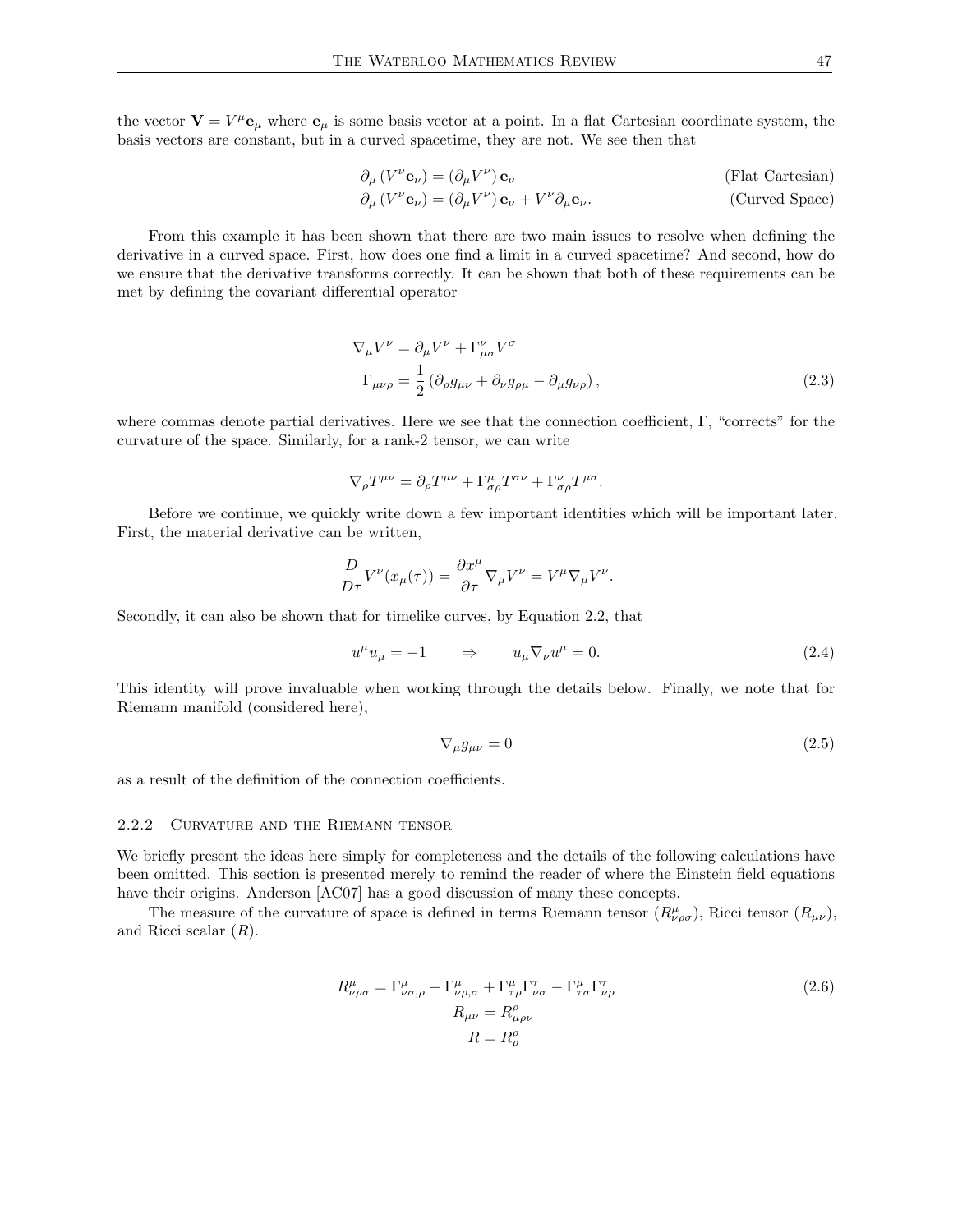From the Bianchi identities

$$
\nabla_{\lambda}R^{\mu}_{\nu rho\sigma} + \nabla_{\rho}R^{\mu}_{\nu\sigma\lambda} + \nabla_{\sigma}R^{\mu}_{\nu\lambda\rho} = 0,
$$

it can be shown that

$$
\nabla_{\nu}\left[R^{\mu\nu}-\frac{1}{2}Rg^{\mu\nu}\right]=0.
$$

As such, we define the Einstein tensor

$$
G_{\mu\nu} = R_{\mu\nu} - \frac{1}{2} R g_{\mu\nu}.
$$

### 2.3 Einstein field equations

John Wheeler once said

"Mass tells space-time how to curve, and space-time tells mass how to move."

The Einstein tensor is a measure of the curvature of spacetime. Mass is merely a form of energy and, as such, we denote the stress-energy tensor,  $T_{\mu\nu}$ , containing all of the information of the energy of a system. Thus, these two tensors must be in balance, which is represented in the Einstein field equations (efe)

$$
G_{\mu\nu} = \frac{8\pi G}{c^2} T_{\mu\nu},\tag{2.7}
$$

where we include the constants  $c, G$  to present the EFE in their usual form. Recall that we are using units such that  $c = G = 1$ .

The EFE represent a system of ten non-linear partial differential equations. The complexity of these equations explains why few analytical solutions exist.

We've seen above that

$$
\nabla_{\nu}G^{\mu\nu}=0
$$

applying this to Equation 2.7

$$
\nabla_{\mu}T^{\mu\nu} = 0. \tag{2.8}
$$

This equation is very important in fluid dynamics, as we shall see. This equation encapsulates the idea of energy and momentum conservation.

# 3 Governing Equations

One of the most difficult aspects of relativistic fluid dynamics is keeping track of "what-goes-where", and what index corresponds to what physical property. In Newtonian fluids, all of the equations clearly have their own distinct physical interpretation, but when we extend these ideas to higher dimensions it is important keep track of what physics we are referring too.

It may not appear clear, however, how Equation 2.8 relates to the standard Newtonian fluid dynamics described above. The easiest way to compare these two is to first define projection operators, which will allow us to understand this equation from a more intuitive front. Anile [Ani89] has a good description of introductory relativistic fluid mechanics and the use of these projectors.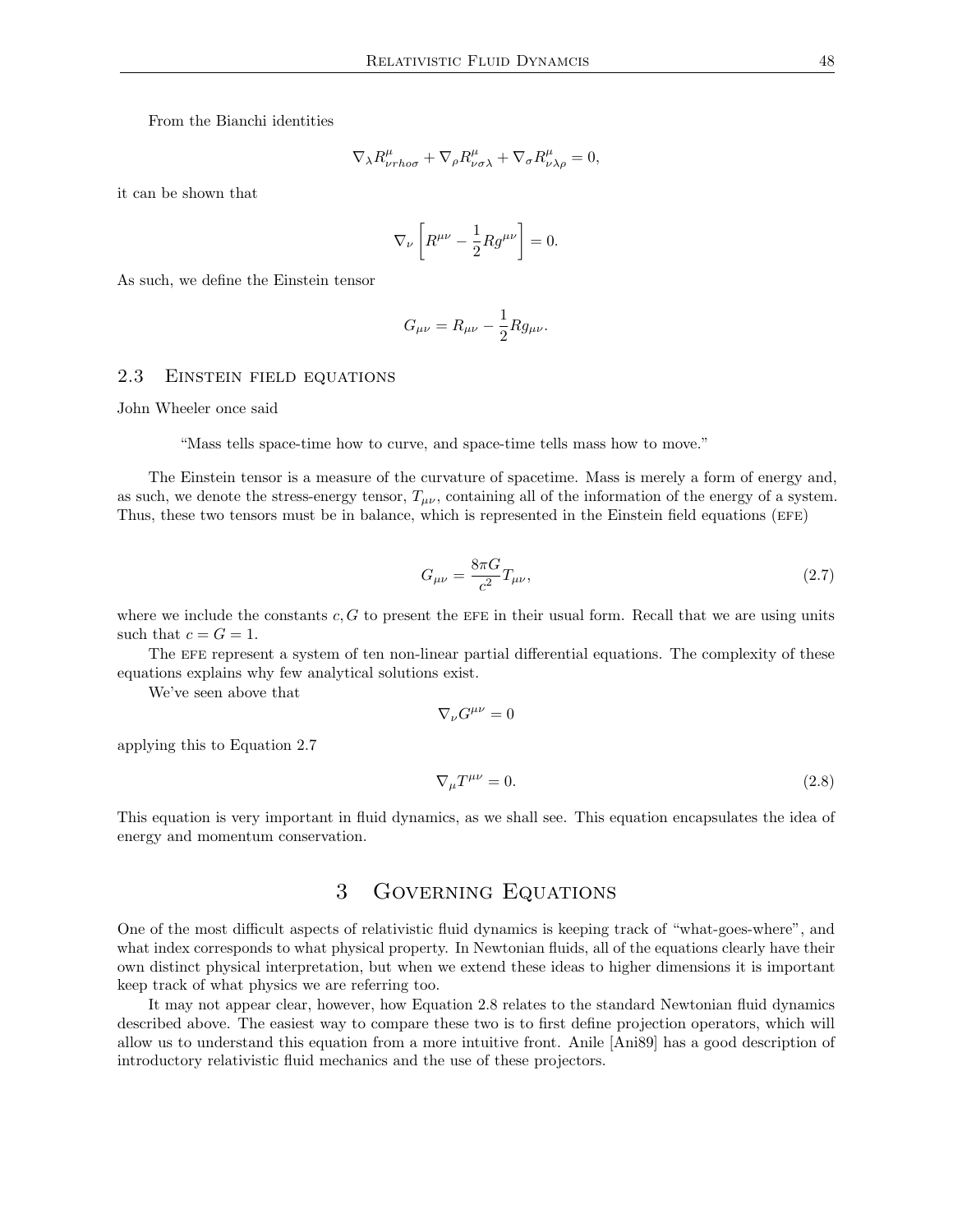## 3.1 PROJECTIONS

For any timelike curve  $p_{\mu}$ , we can project this into its timelike and spacelike components. To project it into its pure timelike contribution, we contract  $p_{\mu}$  onto  $u^{\mu}$ . This projection captures what occurs in the rest frame of an observer as he travels along with the fluid. This is sometimes associated with "Lagrangian" coordinates.

Alternatively, sometimes it is valuable to project an equation into its purely spacelike components. We do this by defining

$$
h_{\mu\nu} = g_{\mu\nu} + u_{\mu}u_{\nu} \qquad \text{or} \qquad h^{\mu}_{\nu} = \delta^{\mu}_{\nu} + u^{\mu}u_{\nu}.
$$

It is left to the reader to observe that the timelike projection  $u^{\mu}$  and the spacelike projection  $h^{\mu}_{\nu}$  are orthogonal.

We then find that Equation 2.8 can be decomposed into an energy conservation component

$$
u_\nu\nabla_\mu T^{\mu\nu}=0
$$

and a momentum conservation component

$$
h_{\rho\nu}\nabla_{\mu}T^{\mu\nu}=0.
$$

#### 3.2 Stress energy tensor

Different systems will have different stress energy tensors. Often, a lot of the problems of viscosity and other effects can be neglected compared with pressure or other more dominant effects. We will consider here the "perfect fluid" stress energy tensor which is the one typically introduced when approaching the subject for the first time.

In the rest frame of the observer it can be written

$$
T^{\mu\nu} = \begin{bmatrix} e & 0 & 0 & 0 \\ 0 & p & 0 & 0 \\ 0 & 0 & p & 0 \\ 0 & 0 & 0 & p \end{bmatrix}_{\mu\nu}
$$

or, in a more general frame,

$$
T^{\mu\nu} = (e+p)u^{\mu}u^{\nu} + pg^{\mu\nu}, \tag{3.1}
$$

,

with  $g^{\mu\nu}$  the metric, p pressure, e the total energy density.

Typically, we can write out that

$$
e = \rho(1 + \epsilon),
$$

with  $\rho$  the rest frame mass energy density and  $\epsilon$  internal energy density per unit mass.

The continuity equation can be written down as the following

$$
\nabla_{\mu} \left( \rho u^{\mu} \right) = 0,
$$

which ensures conservation of mass.

A more general conservation energy equation of this system can then be derived by finding the timelike component of Equation 2.8, projecting it onto  $u_{\nu}$ :

$$
u^{\mu}\nabla_{\mu}e = -(e+p)\nabla_{\mu}u^{\mu},\tag{3.2}
$$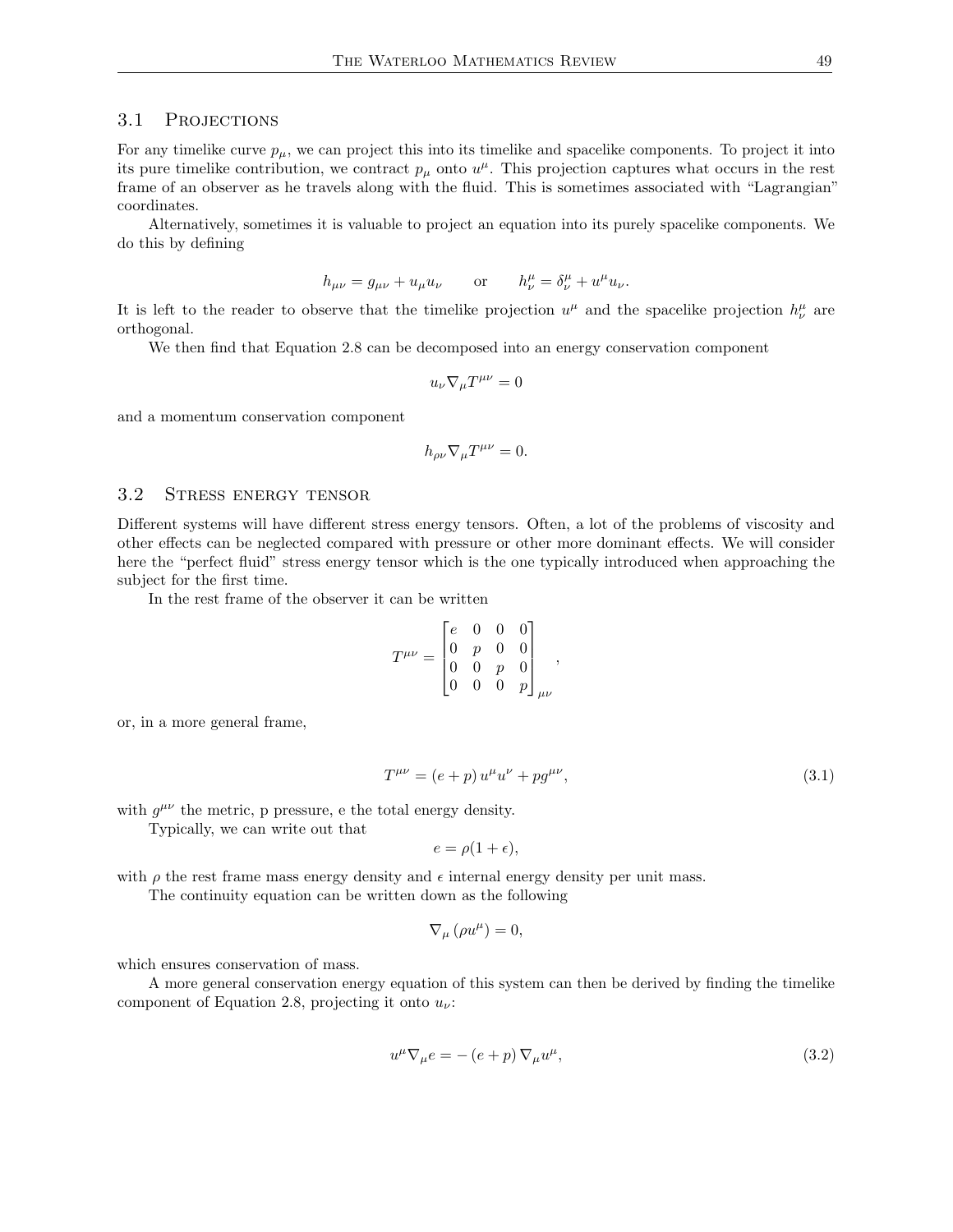where we recall that  $\nabla_{\mu}g^{\mu\nu}=0$ , in the space we are considering here, and we have used the identities of Equation 2.4.

Similarly, we can project Equation 2.8 into its spacelike component using  $h_{\alpha\mu}$ :

$$
(e+p)u^{\mu}\nabla_{\mu}u^{\alpha} = -h^{\alpha\mu}\nabla_{\mu}p,
$$
\n(3.3)

where, again, we have used the identities found in Equation 2.4

What we have shown here are the relativistic equivalent equations to the momentum and mass conservations equations given in the Newtonian regime. In a relativistic case, it is the conservation of energy, not mass, which concerns us. However, as we return to the Newtonian domain, other sources of energy (kinetic, etc.) tend to be dominated by mass.

The equation of state and the conservation of temperature equations are not so easy to find. These need to be derived statistically using thermodynamic principles for the fluid in question.

#### 3.3 Relativistic Euler equations

Our goal is to write out a system of equations which can be used to solve for the flow of a fluid. At this point we have a conservation of energy equation (Equation 3.2) and a conservation of momentum equation (Equation 3.3). It is insightful to compare these equations with their classical counterparts in order to help understand what these equations mean. We will do this by expanding Equation 3.3

$$
(e+p)u^{\mu}\nabla_{\mu}u_{\nu}=-\nabla_{\nu}p-u_{\nu}u^{\mu}\nabla_{\mu}p,
$$

from which we can write out the spatial components as

$$
(e+p)\frac{D\mathbf{u}}{D\tau} = -\nabla p - \mathbf{u}\frac{Dp}{D\tau}
$$
 (Momentum equation)  

$$
u^{\mu}\nabla_{\mu}e = -(e+p)\nabla_{\mu}u^{\mu},
$$
 (Continuity equation)

where  $\frac{D}{D\tau} = u^{\mu} \nabla_{\mu}$ . Now we see that if in the low velocity limit  $(u_i \ll 1)$ , with  $e \gg p$ ,  $e \approx \rho$ , and the fluid is incompressible ( $\nabla \cdot \mathbf{u} = 0$ ) as is typical with water, we get back out typical Euler equations of Newtonian fluids. (Incompressible, viscous free Navier-Stokes equations.)

$$
\rho \frac{D\mathbf{u}}{Dt} = -\nabla p
$$

$$
\frac{D\rho}{Dt} = 0.
$$

For a more detailed look at Newtonian fluids, see Kundu [Kun90].

We stop here and see that we have extended the Newtonian fluid equations into their relativistic form. Of course we are missing three very important items from this derivation. We have left out all viscosity terms, temperature evolution, and we still have not yet written down an equation of state. These are three fundamental properties which we have ignored here. The reason for this is simple; these additions are very complicated. We shall discuss these further in this article, however, they have been omitted here in order to aid the reader in understanding the current physical content.

We should also note here that we have assumed a known metric for our purposes. This is often acceptable for certain application; however, a more general relativistic treatment is required when the fluid itself causes space-time to curve.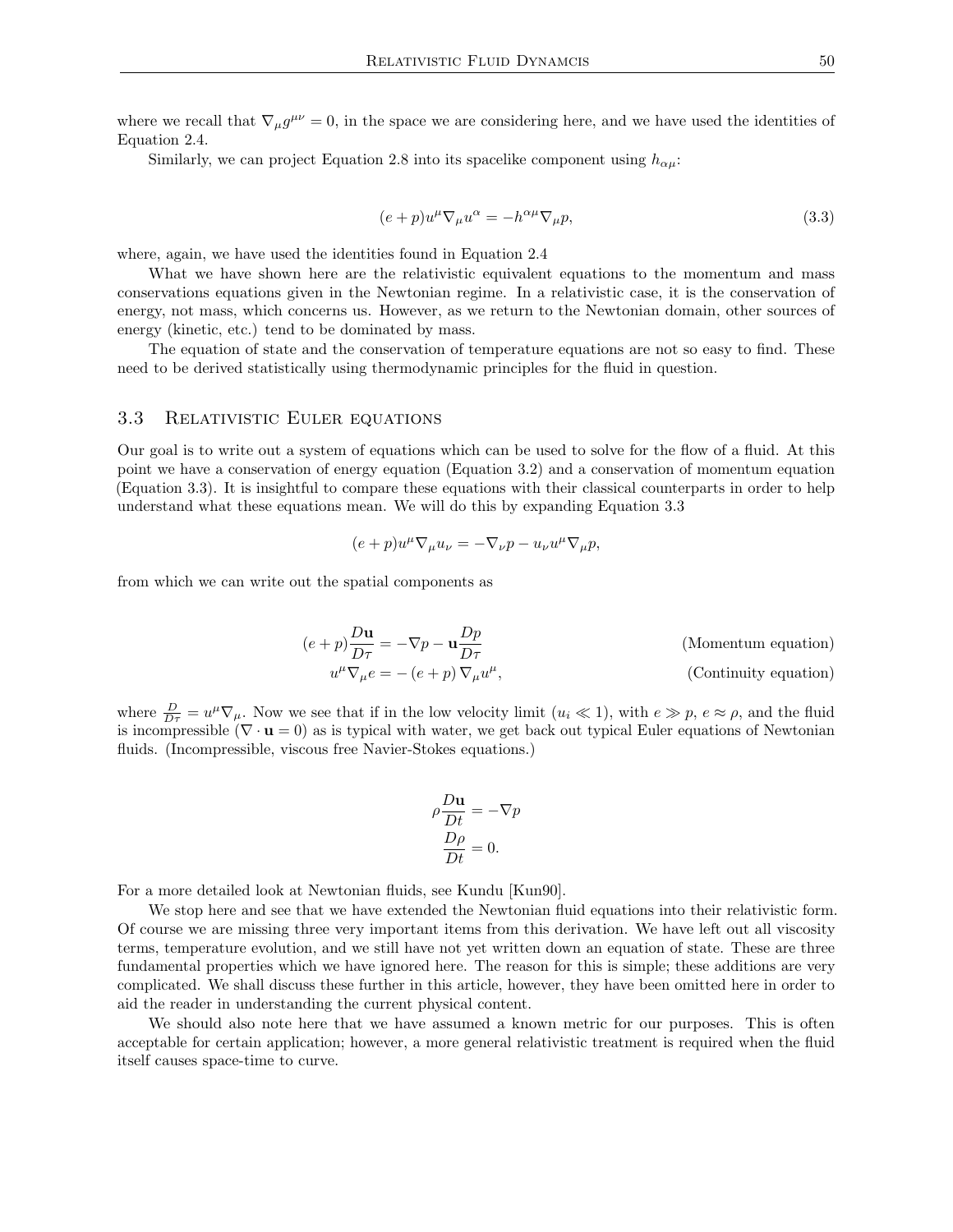### 3.4 VISCOSITY

Before continuing, we note that the we have omitted from the equations of motion viscosity. The addition of viscosity to a relativistic fluid will amount to an addition of non-diagonal terms to the stress energy tensor. These terms drastically increase the complexity of the equations. Viscosity plays an important role in the dispersion of energy of a system and are indispensable in the study of turbulence.

We present here the modification of the stress-energy tensor as a result of viscosity. We compare these terms to their classical counterpart. Landau [LL59] has a brief discussion on the topic (Alternatively, see the book by Wilson and Mathews [WM03]).

$$
T_{\mu\nu} = pg_{\mu\nu} + (e+p)u_{\mu}u_{\nu} + \tau_{\mu\nu}
$$
  

$$
\tau_{\mu\nu} = -\eta \left( \left[ \nabla_{\mu} u^{\nu} + \nabla_{\nu} u^{\mu} \right] + u_{\mu} u^{\alpha} \nabla_{\alpha} u_{\nu} + u_{\nu} u^{\alpha} \nabla_{\alpha} u_{\mu} \right) - (\zeta - \frac{2}{3} \eta) \left[ \nabla_{\alpha} u^{\alpha} \right] (g_{\mu\nu} + u_{\mu} u_{\nu})
$$

Here we emphasize the relation to the Newtonian case.  $\eta$  and  $\zeta$  are coefficients of viscosity.

# 4 STEADY STATE SOLUTION

The simplest relativistic fluid derivation is the hydrostatic problem. In the case, we can assume that the fluid is at rest and we write out that

$$
u_0 = \sqrt{-g_{00}} \qquad u_i = 0,
$$

which is simply stating that the fluid has no velocity in 3-space.

Looking back to the momentum equation (Equation 3.3) and Equation 2.3, we find that

$$
-(e+p)\Gamma^0_{\nu 0}u_0u^0 = -\nabla_\nu p
$$
  

$$
\frac{1}{e+p}\nabla_\nu p = -\frac{1}{2}\partial_\nu \ln \sqrt{-g_{00}},
$$
 (4.1)

where, the metric allows  $g^{00} = \frac{1}{g_{00}}$ .

As Landau points out [LL59], in the weak field limit where  $(e + p) \approx \rho$  and  $g_{00} = -1 - 2\phi$  with

$$
\ln(1+2\phi) \approx 2\phi
$$

Equation 4.1 reduces to

$$
\frac{1}{\rho} \nabla P = -\nabla \phi
$$

$$
\nabla P = \rho \mathbf{g},
$$

which is the classical condition of hydrostatics.

#### 4.1 Numerical energy transport

We can now write out the equations that must be obeyed by the relativistic fluid. For the purposes of this paper, we will reduce down the equations under certain assumptions.

- 1. One-dimensional fluid flow
- 2. Flat Minkowski space
- 3. The fluid is barotropic (i.e.  $P = C e$ , where C is a constant)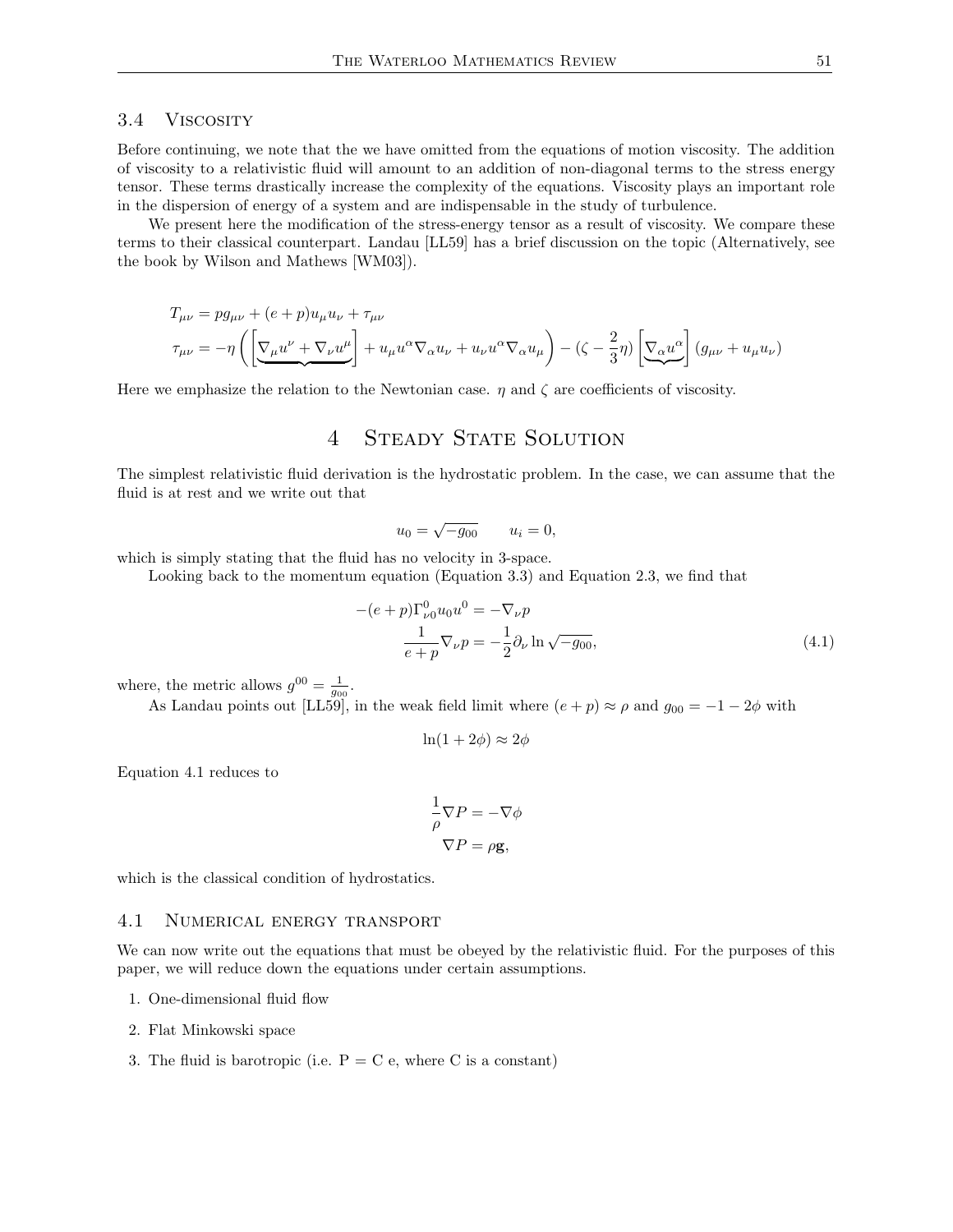4. Energy density (e) is conserved within the medium.

As the energy density is constant we can write out the following system of equations

$$
\nabla_{\mu}u^{\mu}e = 0
$$

$$
(e+p)u^{\mu}\nabla_{\mu}u_{\nu} + u_{\nu}u^{\mu}\nabla_{\mu}p = -\nabla_{\nu}p
$$

$$
p = Ce,
$$

which, under the barotropic fluid assumption, reduce further to

$$
\nabla_{\mu}(u^{\mu}e) = 0 \tag{4.2}
$$

$$
u^{\mu}\nabla_{\mu}u_{\nu} = \frac{-C}{(1+C)e}\nabla_{\nu}e.
$$
\n(4.3)

From the Lorentz transforms, it can be shown that

$$
t = \gamma \tau
$$
 where  $\gamma = (1 - v^2)^{\frac{-1}{2}}$ .

Under this transformation, we find that

$$
u^{\mu} = \frac{dx^{\mu}}{d\tau} = \frac{dx^{\mu}}{dt} \frac{dt}{d\tau} = \gamma v^{\mu}.
$$

Along with assumptions the remaining, Equations 4.2 and 4.3, become

$$
\partial_t(\gamma e) + \partial_x(\gamma e v) = 0
$$

$$
\gamma \partial_t(\gamma v) + \partial_x \left(\frac{(\gamma v)^2}{2}\right) = -\frac{C}{1+C} \partial_x \ln e.
$$

Using a spectral fourth order Runge-Kutta differencing scheme, we can attempt to solve these equations. The details of the method can be found in Duran's numerical methods text [Dur99]. The details have been omitted here to avoid confusion. Appendix A contains the code used to approximate the system of equations along with a brief description of the method.

In order to demonstrate the solution to this equation, we will use periodic boundary conditions. We will assume that all quantities are unit-less and we will implement initial conditions to represent a relativistic fluid with the energy density grouped into a dense region. A hyperbolic secant function was selected for the energy density function as it represents a single energy density packet centred around the origin. A relativistic velocity of 0.5c was selected, and a background energy of one was used to ensure a non-zero energy level throughout the domain.

$$
u(x, 0) = 0.5
$$

$$
e(x, 0) = \text{sech}\left(\frac{x}{0.5}\right) + 1
$$

A time step of  $\Delta t = 1e - 5$  and 512 grid points were used. Figure 4.1 outputs the results of the computation for three different values of  $C = \{0, \frac{1}{3}, \frac{2}{3}\}$  corresponding to non-interacting matter, relativistic matter, and cold matter respectively. For details on these values, Battaner [Bat96] has a description of the statistical mechanical derivation.

The purpose to providing this numerical solution if three-fold. First, it demonstrates the complexity of the corresponding solution. It can be clearly seen that the interaction between the velocity and the energy density is very complicated. For  $C=0$ , there is no effect of the energy density on the velocity, and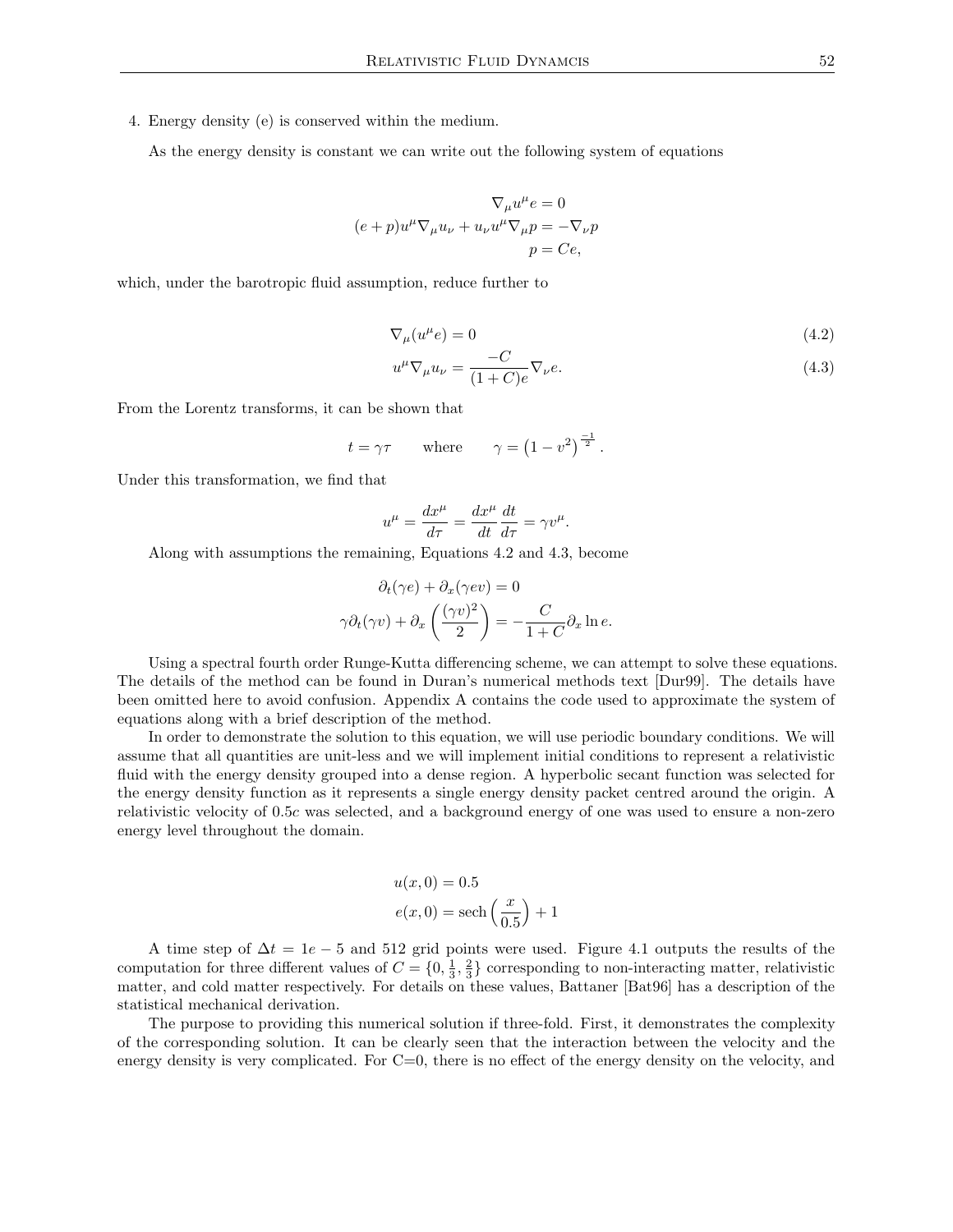

Figure 4.1: Energy transport relativistic hydrodynamics for values of P  $\{0e \text{ (solid line)}, \frac{1}{3}e \text{ (dashed line)}, \frac{2}{3}e \text{ (dash-dot line)}\}$  at time steps  $t = \{0, 1, 2\}$  where both the energy density  $(e)$  and 3-velocity  $(v)$  have been output.

vice-verse. For  $C > 0$ , the change of one feeds back onto the other causing the solutions to distinguish themselves. Second, this serves as a basis upon which future work can be preformed. Thirdly, these numerics demonstrate the fact that, even under the simplifying assumptions of Minkowski space, the solution to the problem highly dependent upon the relativistic components of the equation. In this case, we see that the higher proportion of  $P$  to the energy density (i.e. larger values of  $C$ ), the more rapid the transition from one state to another.

# 5 Spacetime Curvature

Up to this point we have assumed that the metric was known, that is the fluid does not substantially change the curvature of spacetime. This has many applications, however, it does leave something desired in order to get a more general theory. We return to the Einstein field equations

$$
G_{\mu\nu} = 8\pi G T_{\mu\nu}
$$

$$
R_{\mu\nu} - \frac{1}{2} g_{\mu\nu} R = 8\pi G T_{\mu\nu}.
$$

It is often convenient to convert this into the form

$$
R_{\mu\nu} = 8\pi G \left( T_{\mu\nu} - \frac{1}{2} g_{\mu\nu} T_{\alpha}^{\alpha} \right). \tag{5.1}
$$

These ten differential equations prove very difficult to solve. We can however, show that under certain symmetries, the system reduces to a simplified form.

For the purposes of this paper, we consider an application to a star. In reference to this, we will assume that the metric should be spherically symmetric. For the present purpose, let us also assume that the metric is constant in time. In reference to this, it can be shown that the most generic metric that can be written in spherical coordinates is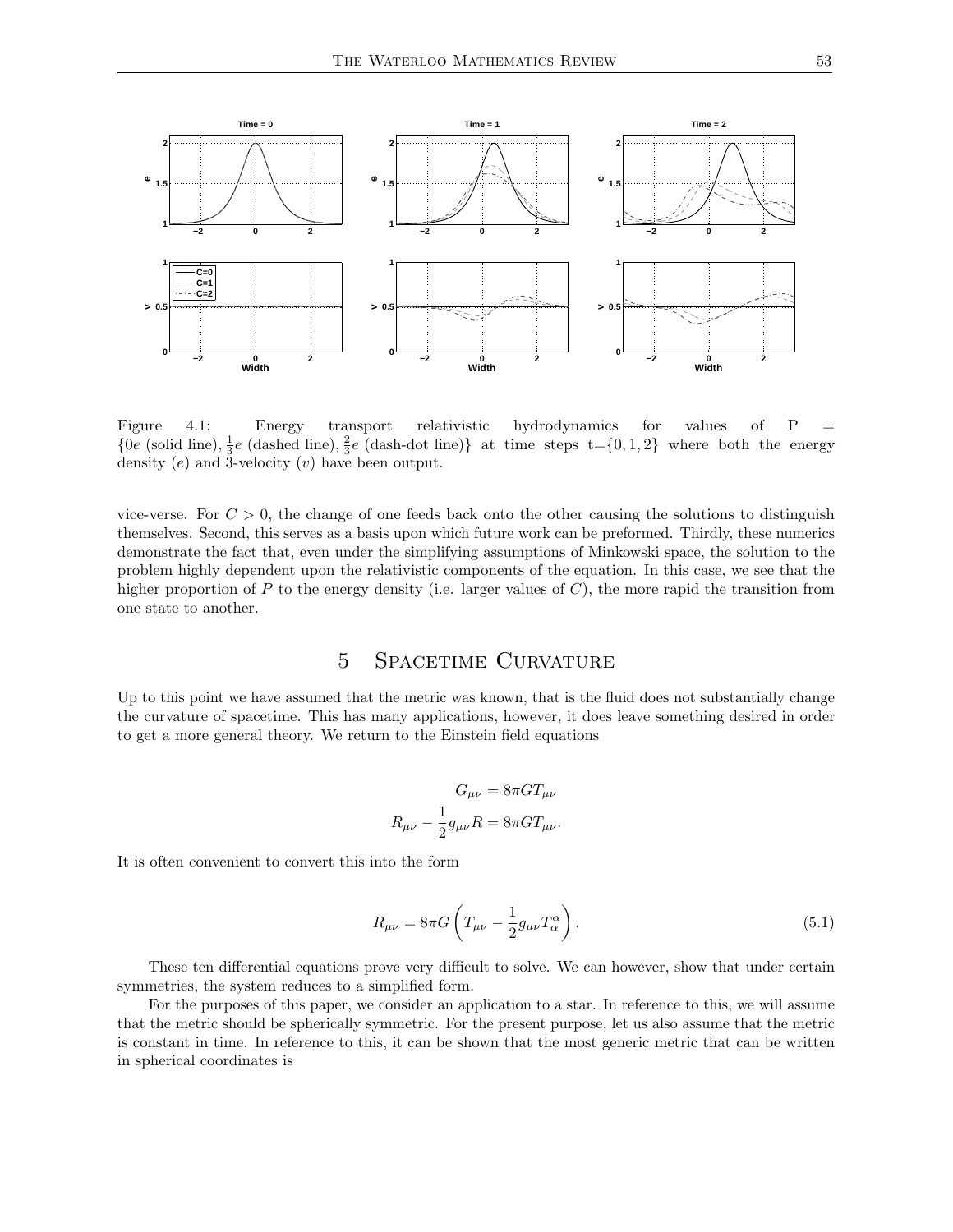$$
g_{\mu\nu} = \text{diag}\left[-B(r), A(r), r^2, r^2 \sin^2 \theta\right]_{\mu\nu},\tag{5.2}
$$

for which we can easily calculate the connection coefficients. The components of the Ricci tensor can be found using Equation 2.6. They are

$$
R_{00} = -\frac{1}{2A} \frac{d^2 B}{dr^2} + \frac{1}{4A} \frac{dB}{dr} \left( \frac{1}{A} \frac{dA}{dr} + \frac{1}{B} \frac{dB}{dr} \right) - \frac{1}{r} \frac{1}{A} \frac{dB}{dr}
$$
  
\n
$$
R_{rr} = \frac{1}{2B} \frac{d^2 B}{dr^2} - \frac{1}{4B} \frac{dB}{dr} \left( \frac{1}{A} \frac{dA}{dr} + \frac{1}{B} \frac{dB}{dr} \right) - \frac{1}{r} \frac{1}{A} \frac{dA}{dr}
$$
  
\n
$$
R_{\theta\theta} = -1 + \frac{r}{2A} \left( -\frac{1}{A} \frac{dA}{dr} + \frac{1}{B} \frac{dB}{dr} \right) + \frac{1}{A}
$$
  
\n
$$
R_{\phi\phi} = \sin^2 \theta R_{\theta\theta}
$$
  
\nelse = 0. (5.3)

For a more detailed explanation, see Battaner [Bat96].

#### 5.1 Schwarzschild metric

The previous assumptions prove reasonable when considering a star in space. In the region external to the star (provided the star is not rotating or charged) the stress energy tensor becomes null, and thus we must solve the complete set of equations

$$
R_{\mu\mu}=0.
$$

The original solution to this problem was originally proposed by Schwarzschild in  $1916$  (the original article has recently been republished [Sch99]). Schwarzschild showed that the metric

$$
g_{\mu\nu} = \text{diag}\left[-\left(1 - \frac{2M}{r}\right), \left(1 - \frac{2M}{r}\right)^{-1}, r^2, r^2 \sin^2 \theta\right]_{\mu\nu}
$$

is a solution.

### 5.2 Curvature Deformation

Inside the star, however, is a very different story. We will assume here that we still have spherical symmetry and the star is not rotating or charged. Many of the following details can be found in Battaner [Bat96]. We find that the basic form of the metric is the same as in (5.2), as such the Ricci tensor will in turn, have the same basic structure as Equation 5.3. However, now the field equations become

$$
R_{\mu\nu} = 8\pi \left( T_{\mu\nu} - \frac{1}{2} g_{\mu\nu} T_{\alpha}^{\alpha} \right).
$$

Recall that for a perfect fluid (Equation 3.1), we can write the stress energy tensor as

$$
T^{\mu\nu} = (e+p) u^{\mu} u^{\nu} + pg^{\mu\nu}.
$$

In the rest frame of the fluid we can write that

$$
u_j = (-\sqrt{B}, 0, 0, 0).
$$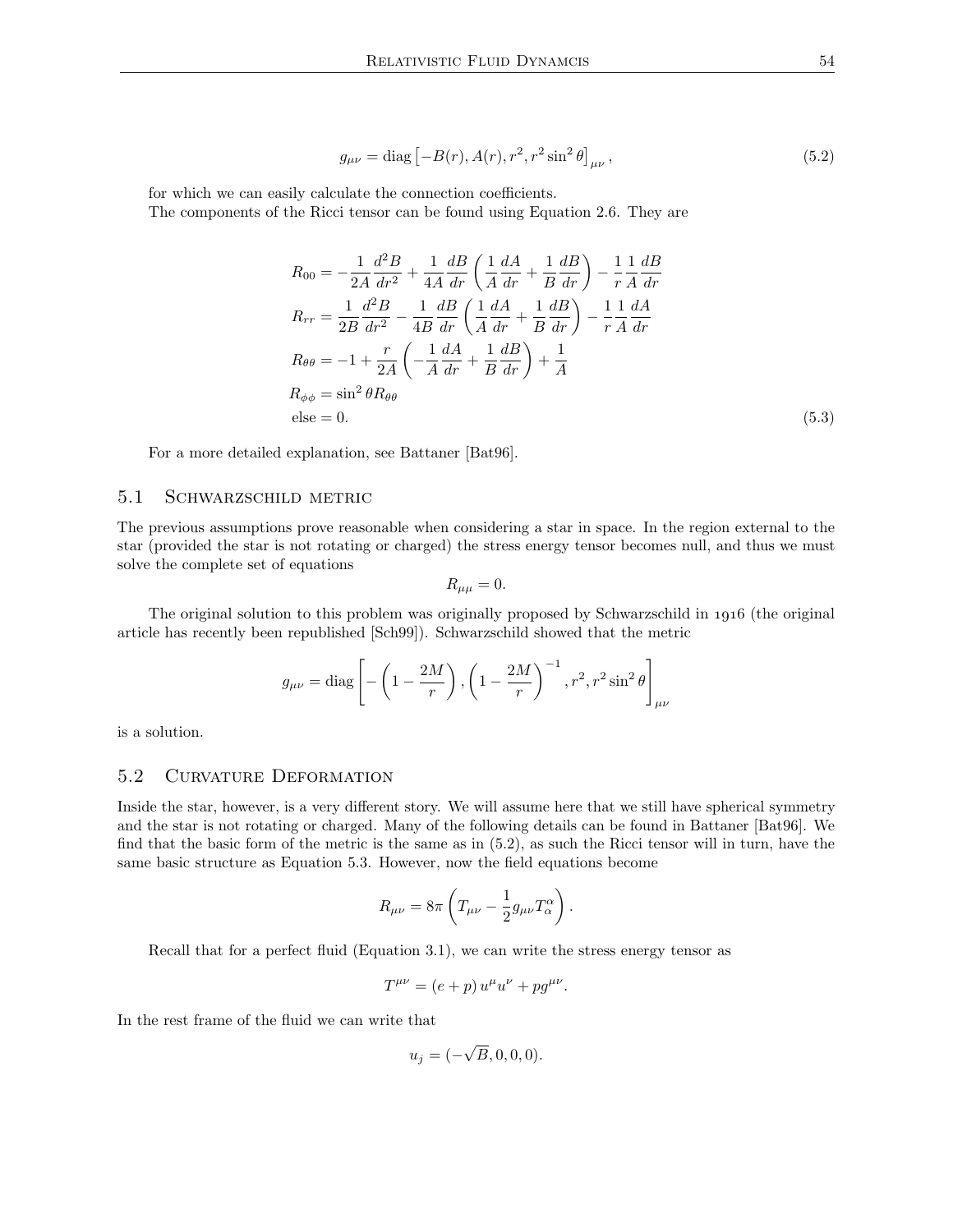Thus, the solution stress energy tensor becomes

$$
T_{\mu\nu} = \text{diag}\left[eB, pA, pr^2, pr^2 \sin^2 \theta\right].\tag{5.4}
$$

We can then use the metric on Equation 5.4 to find

$$
T_{\alpha}^{\alpha} = 3p - e. \tag{5.5}
$$

Thus, Equations 5.4 and 5.5 combined with Equation 5.1 give, (Recall that we use units such that  $G=1$ ),

$$
\frac{R_{\mu\nu}}{8\pi} = \text{diag}\left[\frac{1}{2}(3p+e)B, -\frac{A}{2}(p-e), -\frac{r^2}{2}(p-e), -\frac{r^2\sin^2\theta}{2}(p-e)\right],\tag{5.6}
$$

which, equated with Equation 5.3, provides a complete system of equations to solve for the components of the metric.

$$
-\frac{1}{2A}\frac{d^2B}{dr^2} + \frac{1}{4A}\frac{dB}{dr}\left(\frac{1}{A}\frac{dA}{dr} + \frac{1}{B}\frac{dB}{dr}\right) - \frac{1}{r}\frac{1}{A}\frac{dB}{dr} = -4\pi(3p+e)B\tag{5.7}
$$

$$
\frac{1}{2B}\frac{d^2B}{dr^2} - \frac{1}{4B}\frac{dB}{dr}\left(\frac{1}{A}\frac{dA}{dr} + \frac{1}{B}\frac{dB}{dr}\right) - \frac{1}{r}\frac{1}{A}\frac{dA}{dr} = 4\pi A(p - e)
$$
(5.8)

$$
-1 + \frac{r}{2A} \left( -\frac{1}{A} \frac{dA}{dr} + \frac{1}{B} \frac{dB}{dr} \right) + \frac{1}{A} = 4\pi r^2 (p - e)
$$
 (5.9)

$$
R_{\phi\phi} = \sin^2\theta R_{\theta\theta}.\tag{5.10}
$$

Combining Equations 5.7 and 5.8 gives

$$
-\frac{1}{r}\left(\frac{dB}{dr} + \frac{B}{A}\frac{dA}{dr}\right) = -8\pi AB(e+p),\tag{5.11}
$$

using Equation 5.9,

$$
\frac{d}{dr}\left(\frac{r}{A}\right) = 1 - 8\pi r^2 e. \tag{5.12}
$$

Recall that here  $e$  is the energy density of the fluid, containing mass and internal energy, so we can write out that

$$
U = \int_0^r 4\pi r^2 e dr
$$

$$
\frac{r}{A} = r - 2U
$$

$$
A = \left(1 - \frac{2U}{r}\right)^{-1}.
$$

Keep in mind that we have two boundary conditions on A. At  $r = 0$ , we want to make sure the A is finite, and for  $r > R$ , the radius of the star, we require A to become the Schwarzschild value,  $A_R = \left(1 - \frac{2M}{R}\right)^{-1}$ . Similarly, Equations 5.11 and 5.9 provide an equation for B

$$
\frac{1}{B}\frac{dB}{dr} = \frac{2A}{r^2} \left( U + 4\pi r^3 p \right). \tag{5.13}
$$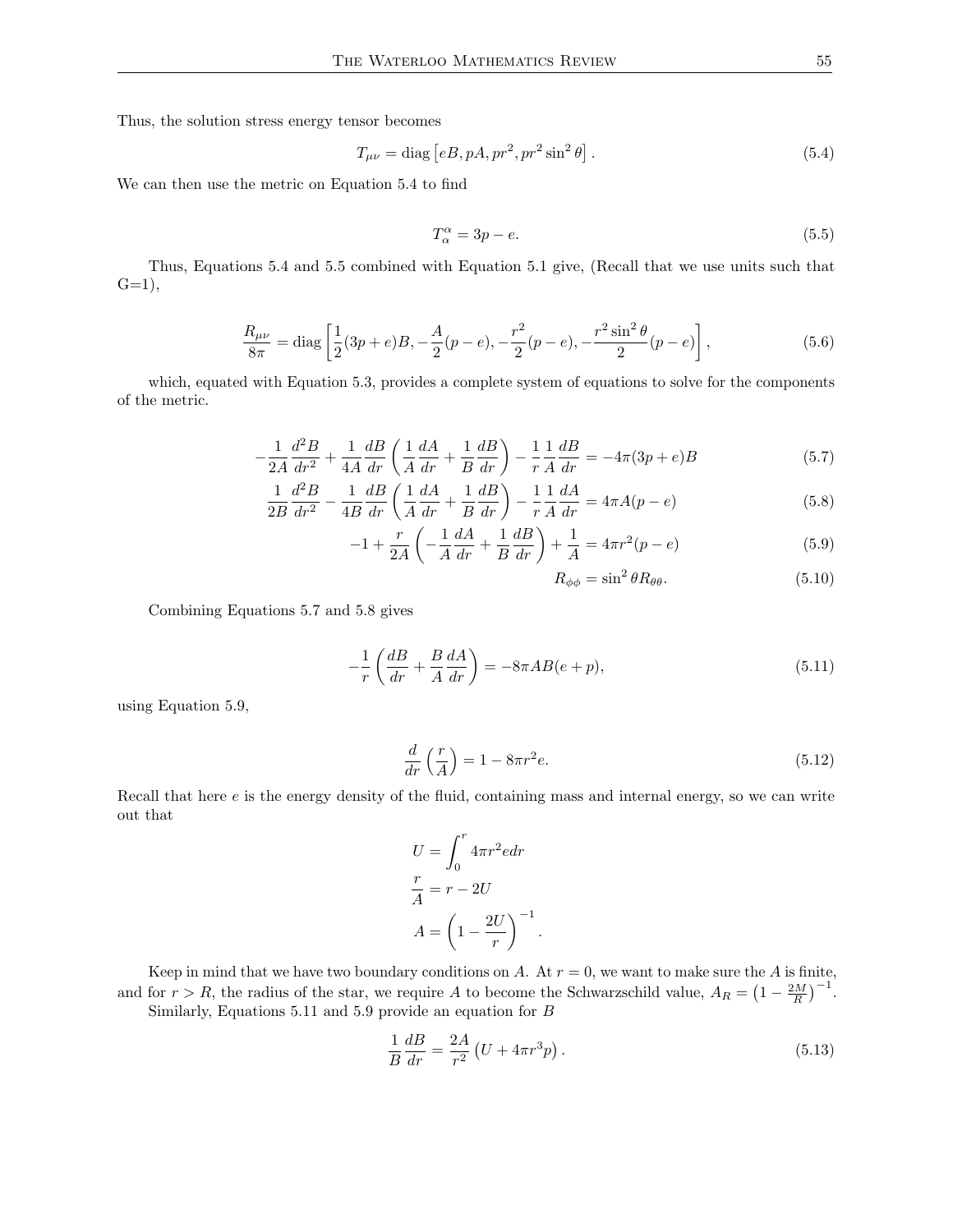

Figure 5.1: Solution to the A and B metric elements, assuming units such that the radius of the star is  $R = 1$ , and the mass is given as  $M = 1/\pi$ .

Here we can find a boundary condition such that, on the surface of the star,  $p = 0$ ,  $U = M$ , thus, (where  $BA =1$ 

$$
\frac{dB}{dr} = \frac{2M}{R^2},\tag{5.14}
$$

where again R is the radius of the star.

This calculation is meant to demonstrate how the stress-energy tensor modifies the curvature of space-time. In the domain without the nice symmetric properties we've introduced here, it is often necessary to solve the equations numerically. We refer the reader to further texts on the subject, such as the book written by Wilson [WM03]. These computations themselves prove very difficult and are omitted here.

### 5.3 Graphical solution

In order to understand the metric internal to the star, we consider the graph of A and B as a function of distance from the origin. For simplicity we assume that the density of the star is constant, and assume units such that the radius is 1 and mass is  $1/\pi$ . This is meant to provide a qualitative solution to the metric inside of a star. Figure 5.1 plots the resulting values of A and B under these conditions.

Notice that the solution is piecewise continuous at surface of the star  $(r = 1)$ . Notice also that the A parameter becomes close to 1 near the centre, its asymptotic limit.

# 6 Conclusion

The current paper is meant to provide a brief introduction to relativistic fluids. As much as possible, this work has tried to compare the relativistic results with their Newtonian counterparts in order to provide basis for the new material. In here, the equations of motion of a perfect fluid have been written out and the static solution has been provided.

One major extension of relativistic hydrodynamics which we has not tackled here is Magnetohydrodynamics (MHD). MHD is the study of electrically charged fluids and has been applied to a wide variety of topics including stellar modelling. Golub [GP10] has a good classical approach to the topic. This is still a very active area of research.

For a more in depth discussion of relativistic hydrodynamics, the reader is referred to two well written texts on the subject. Andersson's discussion [AC07] provides a much more rigorous approach to the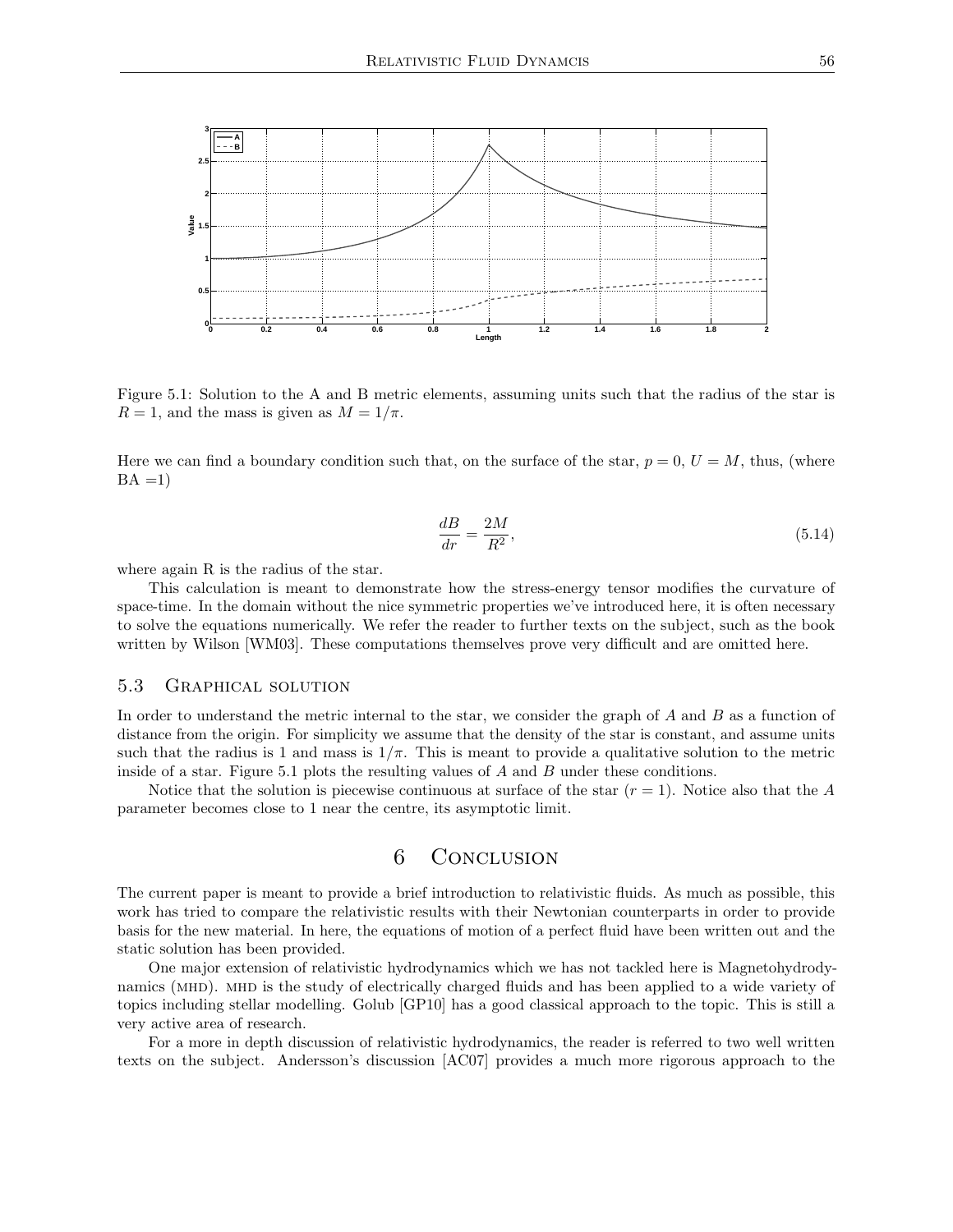subject, and spends a great deal of time developing the mathematics of differential geometry. Also, Anile's book [Ani89] extends much of the above work to the case of MHD. There are many other well written texts on the subject, we simply provide the reader with two examples to serve as a basis for further research.

# **REFERENCES**

- [AC07] Nils Andersson and Gregory L Comer, Relativistic fluid dynamics: Physics for many different scales, Living Reviews in Relativity 10 (2007), no. 1.
- [Ani89] A.M. Anile, Relativistic Fluids and Magneto-Fluids: with Applications in Astrophysics and Plasma Physics, Cambridge University Press, Cambridge, 1989.
- [Bat96] E. Battaner, Astrophysical Fluid Dynamics, Cambridge University Press, Cambridge, 1996.
- [Dur99] Dale Durran, Numerical Methods for Wave Equations in Geophysical Fluid Dynamics, Springer, Berlin, 1999.
- [GP10] Leon Golub and Jay M. Pasachoff, The Solar Corona, Cambridge University Press, Cambridge, 2010.
- [Kun90] P.K. Kundu, Fluid Mechanics, Academic Press, San Diego, 1990.
- [LL59] L. D. Landau and E.M. Lifshitz, Fluid Mechanics, Addison-Weasly Publishing Company, Massachusetts, 1959.
- [Sch99] K. Schwarzschild, On the gravitational field of a mass point according to einstein's theory, ArXiv Physics e-prints (1999).
- [WM03] James R. Wilson and Grant J. Mathews, Relativistic Numerical Hydrodynamics, Cambridge University Press, 2003.

# A Numerical Hydrodynamics Methodology

This section discusses the code used to compute the solution to the relativistic fluid equations found in Section 4.1. The source code is available along side the online version of this article.

Putting the equation into the following form

$$
\partial_t u = F(u),
$$

this spectral method decomposes the function  $u_j$ , sampled at the grid points  $x_j$ , into its truncated Fourier series

$$
u_j = \sum_{k=-\frac{(N+1)}{2}}^{\frac{N-1}{2}} a_k \exp ikx_j,
$$

with N the number of grid points. Note that we have removed the  $k = N/2$  wavenumber.

This technique allows us to use Matlab's built in FFT methods to compute derivatives of the corresponding function. Once the method for computing  $F$  has been established, we can then implement a